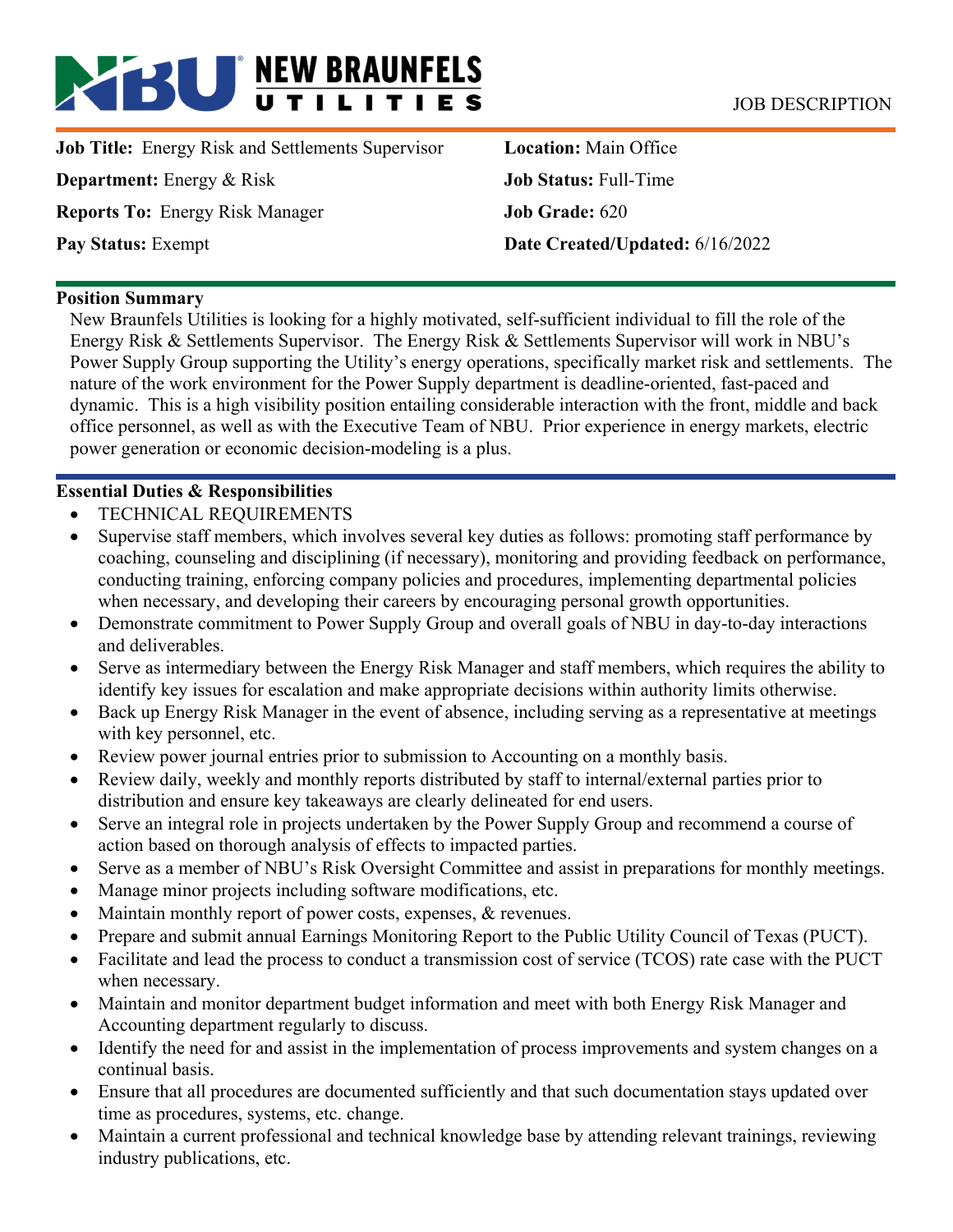- Provide requested documentation and assist in reporting process during external audits.
- Perform other related duties as necessary, including training new team members and/or back-ups.
- Additional tasks or special projects as required.

## GENERAL RESPONSIBILITIES

- Maintain regular attendance; leave schedule should be established with the Energy Risk Manager so as to not interfere with ability to accomplish tasks, including special projects, business meetings outside of working hours and assignments with deadlines.
- Maintain strict confidentiality of company, employee and customer information in written and oral communications, and safeguard sensitive documents.
- Adhere to NBU policies and procedures, as well as safety guidelines and practices, at all times.
- Exemplify NBU Core Values of Safety, Integrity, Team and Stewardship.
- Maintain a clean and safe work area, office, field site and vehicle as applicable.
- Participate in and support initiatives to reach annual NBU Performance Measures.

| <b>Formal Education and Work Experience Requirements</b> |                                           |  |  |  |  |  |
|----------------------------------------------------------|-------------------------------------------|--|--|--|--|--|
| Degree/Diploma Obtained: Bachelors                       | Other: Degree in Acct, Finance, Business, |  |  |  |  |  |
| Work Experience Time Frame: Three Years/More             | Economics or related field                |  |  |  |  |  |

Field of Study: Other

## **Certification and Licensures Requirements**

Click or tap here to enter text.

## **Other Minimum Qualifications**

- Degree in Accounting, Finance, Business, Economics or related field
- Ability to prioritize tasks and respond positively and effectively to changes in priorities while maintaining a high level of accuracy.
- Highly confident individual who can articulate complex issues in a clear, concise manner.
- Demonstrated ability to work with a strong sense of urgency and meet deadlines.
- Ability to organize and evaluate complex amounts of information and documentation.
- Strong analytical and problem-solving abilities and attention to detail.
- Relevant experience with MS Office Suite, specifically Microsoft Excel including but not limited to financial modeling.
- Sufficient understanding of business processes, work flows and technologies specific to the energy industry, preferably ERCOT, is preferred.
- Displayed positive and collaborative attitude is imperative.
- Capacity to maintain professional demeanor at all times in all work-related dealings, as well as the motivation to develop and maintain positive internal and external working relationships with peers, consultants, etc.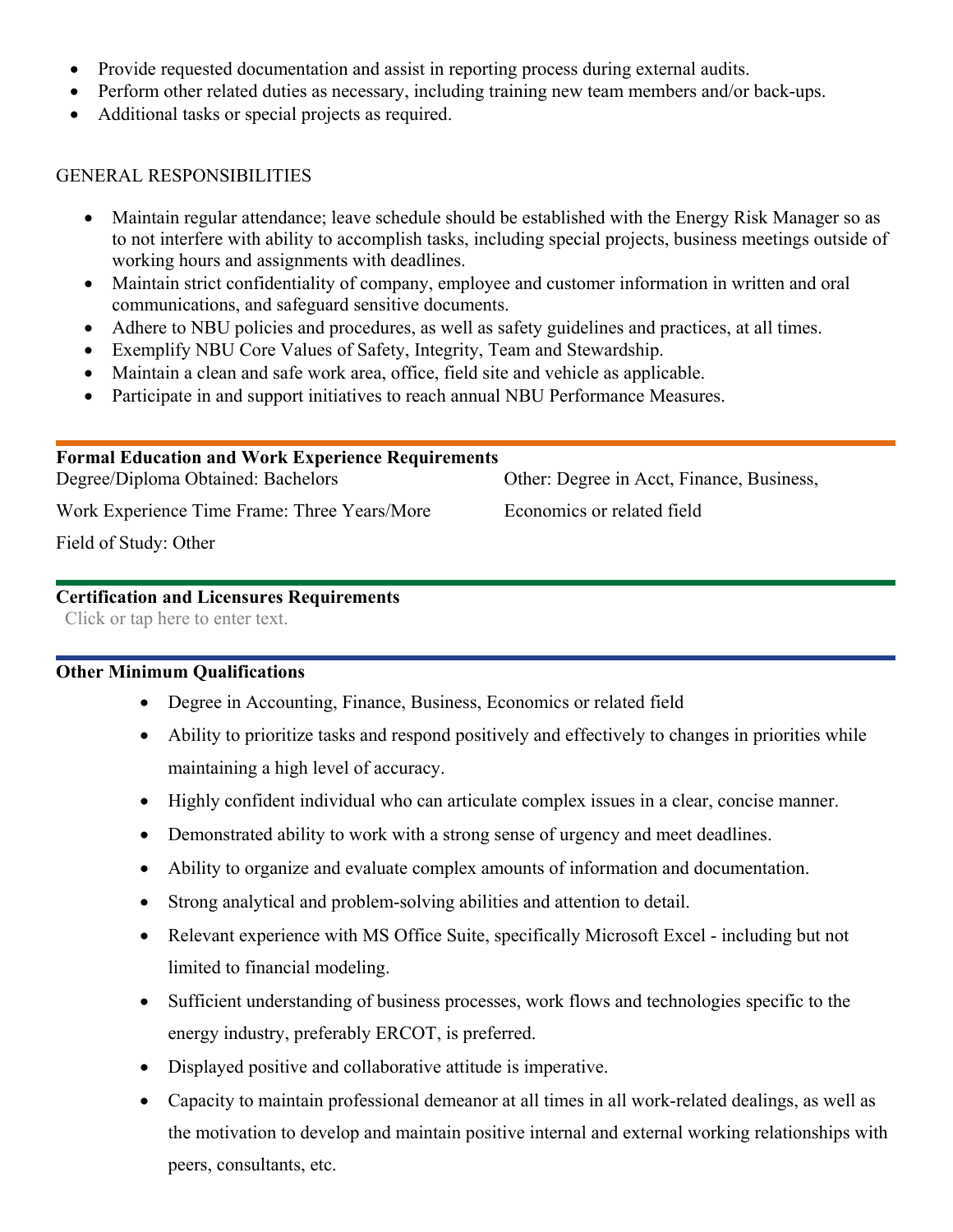#### **Knowledge of Computer Software**

|                        | No Knowledge | Beginner    | Intermediate | Expert |
|------------------------|--------------|-------------|--------------|--------|
| Arc GIS                | $\boxtimes$  |             |              |        |
| AutoCAD                | $\boxtimes$  |             |              |        |
| <b>Crystal Reports</b> | $\boxtimes$  |             |              |        |
| Microsoft Access       | X            |             |              |        |
| Microsoft Excel        |              |             |              | ⊠      |
| Microsoft Word         |              | $\boxtimes$ |              |        |
| Microsoft Publisher    | $\boxtimes$  |             |              |        |
| Microsoft PowerPoint   |              | ⊠           |              |        |

#### **Other Software Knowledge**

TRMTracker (Hitachi product) and Microsoft Dynamics GP experience is a plus.

#### **Experience with Machines, Tools, Equipment and Other Work Aids**

Personal Computer, Telephone, Fax Machine, Copier, Printer, Scanner, Calculator

## **Physical Demands**

**Standing:** Occasionally

- ☒Making Presentations
- $\Box$  Observing Work Sites
- ☒ Observing Work Duties
- ☒ Communication with Co-Workers

## **Fine Dexterity:** Constantly

- ☒ Computer Keyboard
- □ Telephone Keypad
- □ Calculator
- $\Box$  Calibrating Equipment

## **Walking:** Occasionally

- $\boxtimes$  To Other Departments/Office/Office Equipment
- □ Around Worksite

## **Carrying:** Rarely

- $\boxtimes$  Supplies
- $\Box$  Equipment
- ☒ Files

**Sitting:** Constantly

- ☒ Desk Work
- ☒ Meetings
- $\Box$  Driving

**Reaching:** Rarely  $\boxtimes$  For Supplies ☒ For Files

## **Handling:** Frequently

- ☒ Paperwork
- □ Monies

## **Kneeling:** Rarely

- $\boxtimes$  Filing in Lower Drawers
- ☒ Retrieving Items from Lower Shelves/Ground

## **Pushing/Pulling:** Rarely

- ☒ File Drawers
- $\Box$  Equipment
- $\Box$  Table and Chairs
- □ Hose

## **Climbing:** Rarely

- ☒ Stairs
- □ Ladder
- $\Box$  Step Stool
- □ Onto Equipment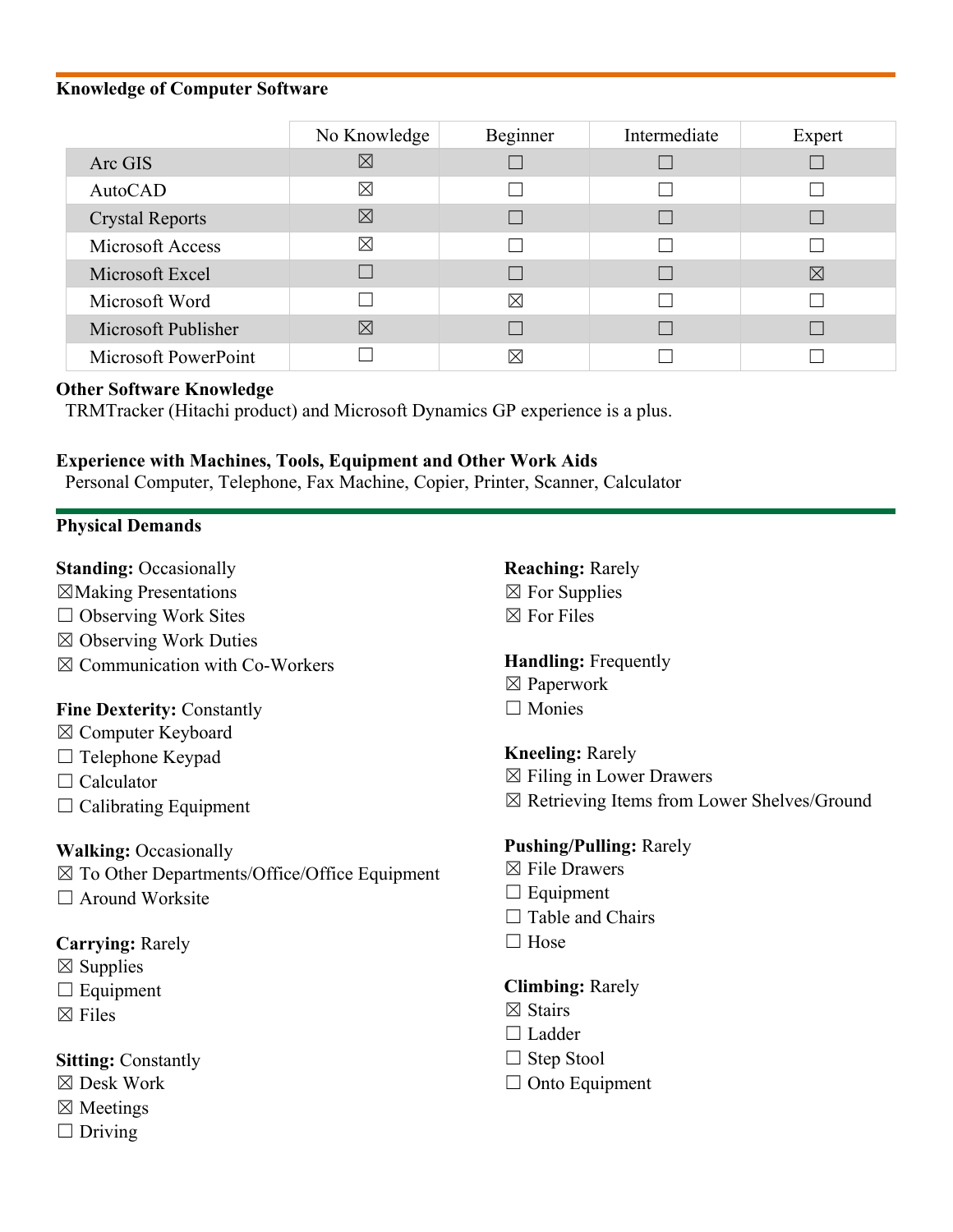## **Vision:** Constantly

- ☒ Reading
- ☒ Computer Screen
- $\Box$  Driving
- ☐ Observing Worksite

## **Foot Controls:** Never

- $\Box$  Driving
- ☐ Operating Heavy Equipment
- □ Dictaphone

## **Balancing:** Never

- □ On Ladder
- □ On Equipment
- ☐ On Step Stool

## **Bending:** Rarely

- ☒ Filing in Lower Drawers
- ☒ Retrieving Items from Lower Shelves/Ground
- $\Box$  Making Repairs

**Other:** Click or tap here to enter text.

## **Environmental Factors**

**Crouching:** Rarely  $\Box$  Filing in Lower Drawers ☒ Retrieving Items from Lower Shelves/Ground

**Crawling:** Never □ Under Equipment ☐ Inside Attics/Pipes/Ditches

**Hearing:** Constantly ☒ Communication Via Telephone/Radio/To Co-Workers/Public  $\Box$  Listening to Equipment

**Twisting:** Rarely ☒ From Computer to Telephone  $\Box$  Getting Inside Vehicle

**Talking:** Constantly ☒ Communication Via Telephone/Radio/To-Co-Workers/Public

|                                                                                           | Never       | Seasonally               | Per Year | Per Month | <b>Several Times Several Times Several Times</b><br>Per Week | Daily |
|-------------------------------------------------------------------------------------------|-------------|--------------------------|----------|-----------|--------------------------------------------------------------|-------|
| <b>Extreme Temperature</b><br>(Heat, cold, extreme temp.<br>change)                       | $\boxtimes$ | $\overline{\phantom{a}}$ |          |           |                                                              |       |
| Wetness and/or humidity<br>(bodily discomfort from<br>moisture)                           | $\boxtimes$ |                          |          |           |                                                              |       |
| <b>Respiratory Hazards</b><br>(Fumes, gases,<br>chemicals, dust, and dirt)                | $\boxtimes$ | $\mathbf{L}$             |          |           |                                                              |       |
| Noise and Vibration<br>(sufficient to cause<br>hearing loss)                              | $\boxtimes$ |                          | $\Box$   |           |                                                              |       |
| Physical Hazards<br>(High voltage,<br>dangerous<br>machinery,<br>aggressive<br>Customers) | $\boxtimes$ | $\Box$                   | ш        |           |                                                              |       |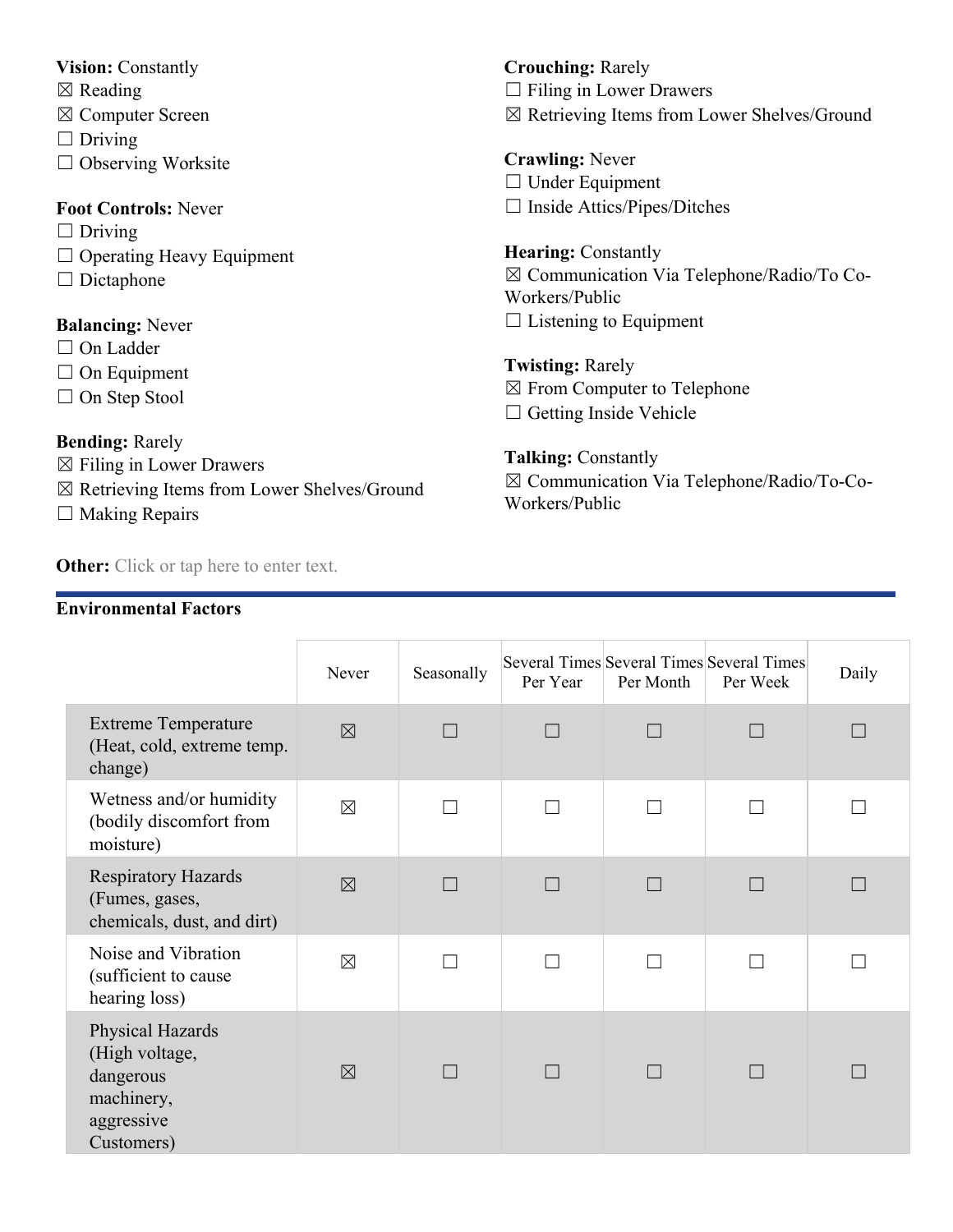## **Health and Safety Conditions**

|                                 | Never<br>(Never<br>Occurs) | Rarely<br>(Less than 1)<br>hour per<br>week) | Occasionally<br>$(1/3 \text{ or more})$<br>of the time) | Frequently<br>(From $1/3$ to<br>$2/3$ of the<br>time) | Constantly<br>$(2/3)$ or more<br>of the time) |
|---------------------------------|----------------------------|----------------------------------------------|---------------------------------------------------------|-------------------------------------------------------|-----------------------------------------------|
| <b>Mechanical Hazards</b>       | $\boxtimes$                |                                              |                                                         | $\Box$                                                |                                               |
| <b>Chemical Hazards</b>         | $\boxtimes$                |                                              | П                                                       | П                                                     |                                               |
| <b>Electrical Hazards</b>       | $\boxtimes$                |                                              |                                                         | $\Box$                                                |                                               |
| Fire Hazards                    | $\boxtimes$                | $\Box$                                       | П                                                       | $\Box$                                                |                                               |
| Explosives                      | $\boxtimes$                |                                              |                                                         |                                                       |                                               |
| <b>Communicable Diseases</b>    | $\boxtimes$                |                                              | П                                                       |                                                       |                                               |
| <b>Physical Danger or Abuse</b> | $\boxtimes$                |                                              |                                                         |                                                       |                                               |

**Other:** Click or tap here to enter text.

#### **Primary Work Environment:** Office Environment

Other: Click or tap here to enter text.

## **Overall Strength Demands**

 $\boxtimes$  Sedentary - Exerting up to 10 pounds occasionally or negligible weight frequently, mostly sitting

- $\Box$  Light Exerting up to 20 pounds occasionally, 10 pounds frequently, walking or standing often
- $\Box$  Medium Exerting 20 50 pounds occasionally, 10 25 pounds frequently, or 10 pounds constantly
- $\Box$  Heavy Exerting 50 100 pounds occasionally, 25 50 pounds frequently, or 10 20 pounds constantly
- $\Box$  Very Heavy Exerting 50 pounds constantly

#### **Non-Physical Demands**

|                                | Never | Rarely      | Occasionally | Frequently  | Constantly |
|--------------------------------|-------|-------------|--------------|-------------|------------|
| Time Pressure                  |       |             |              | $\ltimes$   |            |
| <b>Emergency Situations</b>    |       | ⊠           |              |             |            |
| Frequent Change of Task        |       |             |              | $\boxtimes$ |            |
| Irregular<br>Schedule/Overtime |       | $\boxtimes$ |              |             |            |